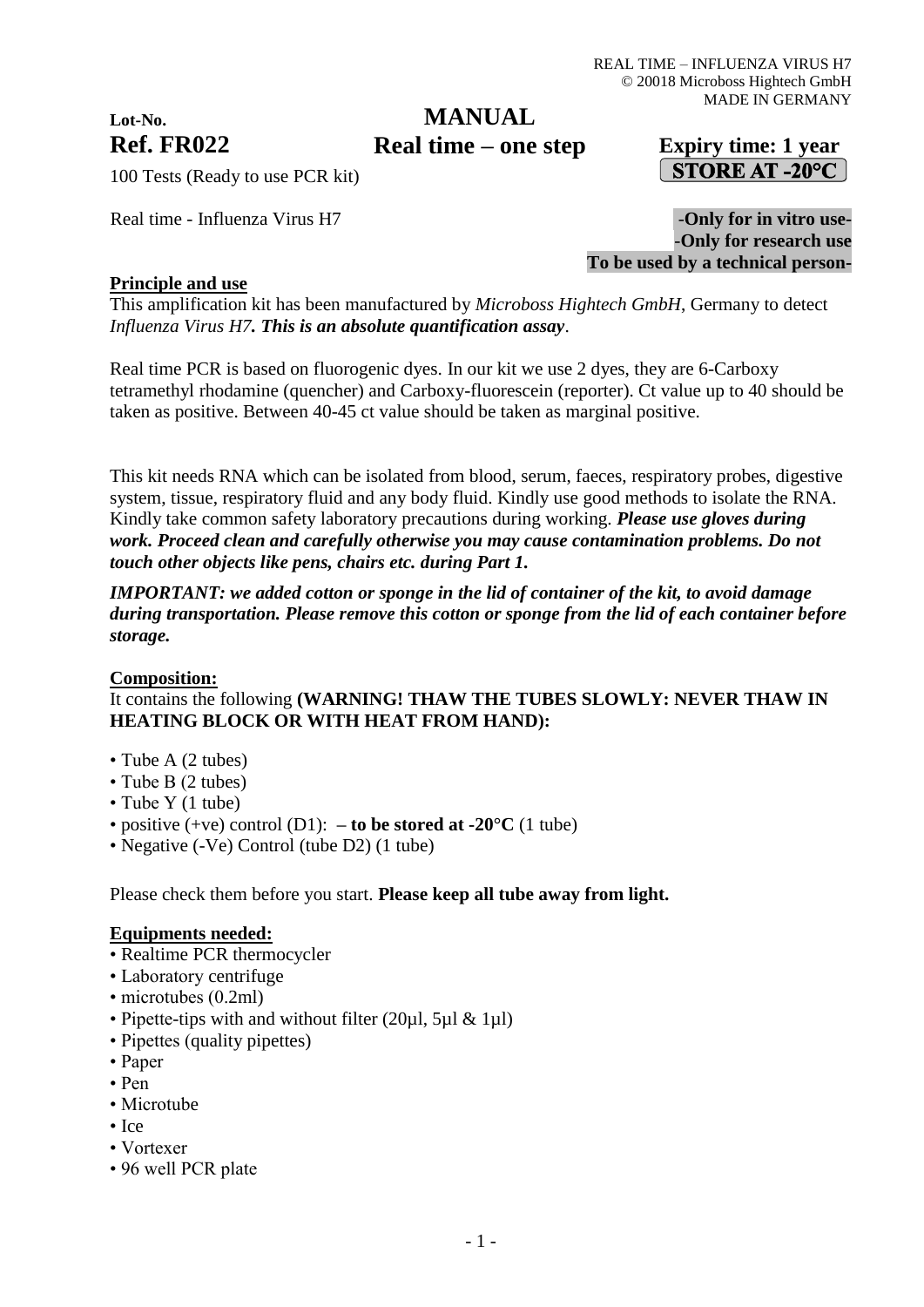# **Procedure:**

## **STEP A**

1. Kindly thaw **one tube** each: A, B, Y, D1 and D2. After thawing, kindly put tubes at 4°C (as it is better). If the kit is not in use, store them at -20°C.

2. Mark your microtubes with a sample number, +ve Control and –ve Control. You can use 96 well microplate instead of tubes.



**TIP: Add 7µl A + 10µl B + 1µl Y = 18µl per reaction. In case you want to run 10 reactions i.e. you need total 180µl, therefore you should mix 70µl of A + 100µl of B + 10µl of Y = 180µl from which you can take 18µl and add to each tube. This way you save time and hardware.**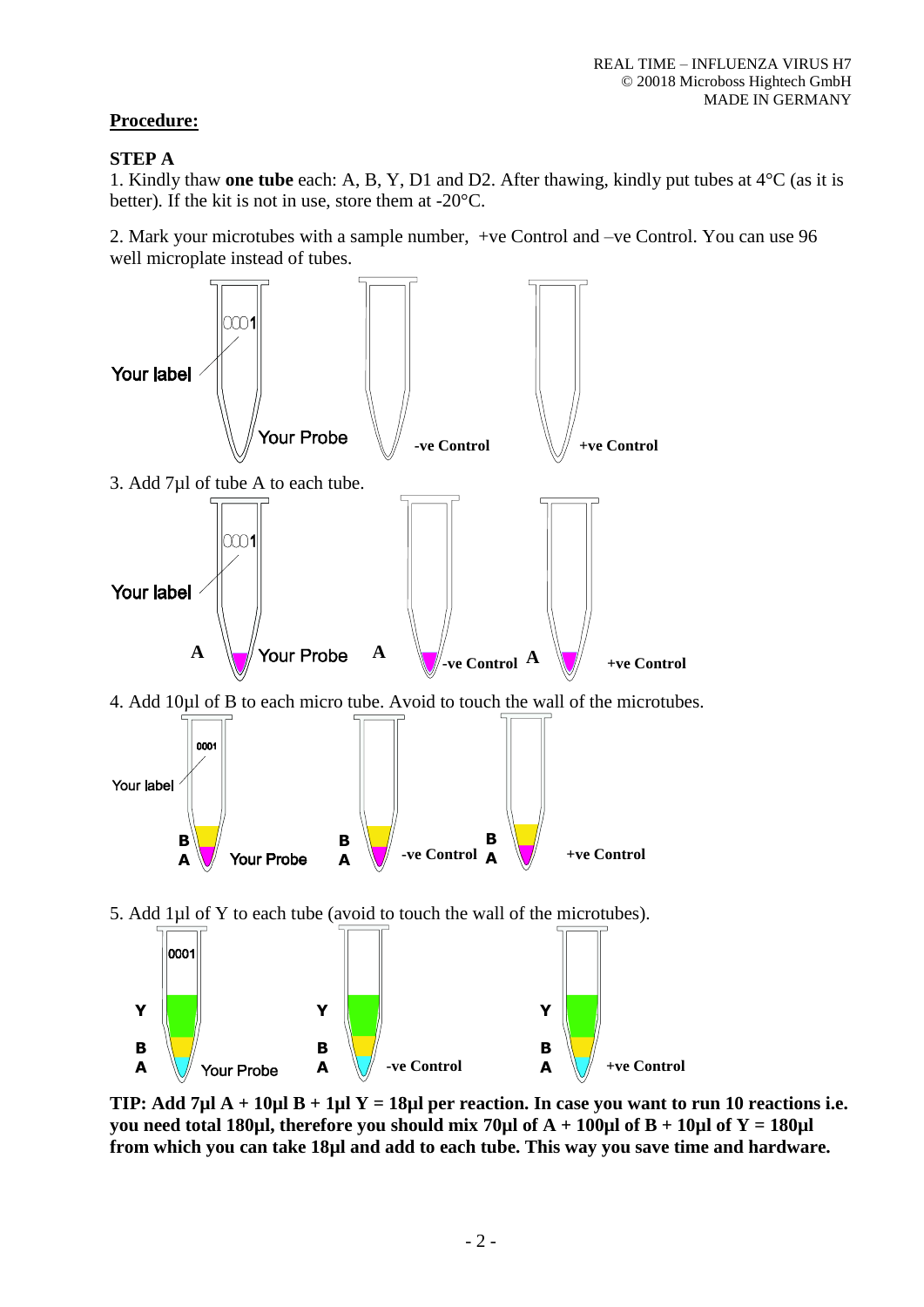6. Add 2µl of your RNA with sterile pipette-tip with filter to each micro tube according to your label except +Ve and -Ve (Avoid touching the wall). **Use every time a new pipette tip** (for each sample) ! Mix it.



7. Use new pipette tip with filter. Add 2µl of tube D1. This is the positive control supplied with our kit. Mix it.



8. Use a new pipette tip. Add 2µl of –Ve (tube D2) to –Ve Control (don't touch the wall).Mix it.



9. Centrifuge all tubes for 20 sec. for 8000 rpm (this is not necessary but it is better).

10. Run the program of your thermocycler as followings: Kindly check whether you have added everything correctly as the level of the volume of each micro tube must be almost the same.



**You must use quencher and reporter dye to setup your software (see FAQ) and run the following program:**

- 1. 3600 seconds at 42°C 600 seconds at 70°C
- 2. 15 seconds at  $95^{\circ}$ C  $\qquad \qquad$  x 45 cycles 60 seconds at 58°C

Before you start the PCR program, kindly check whether tubes are closed properly. **Microtubes must be in contact with metal block** (important!). There should be no air or lose contact with metal block of thermocycler.